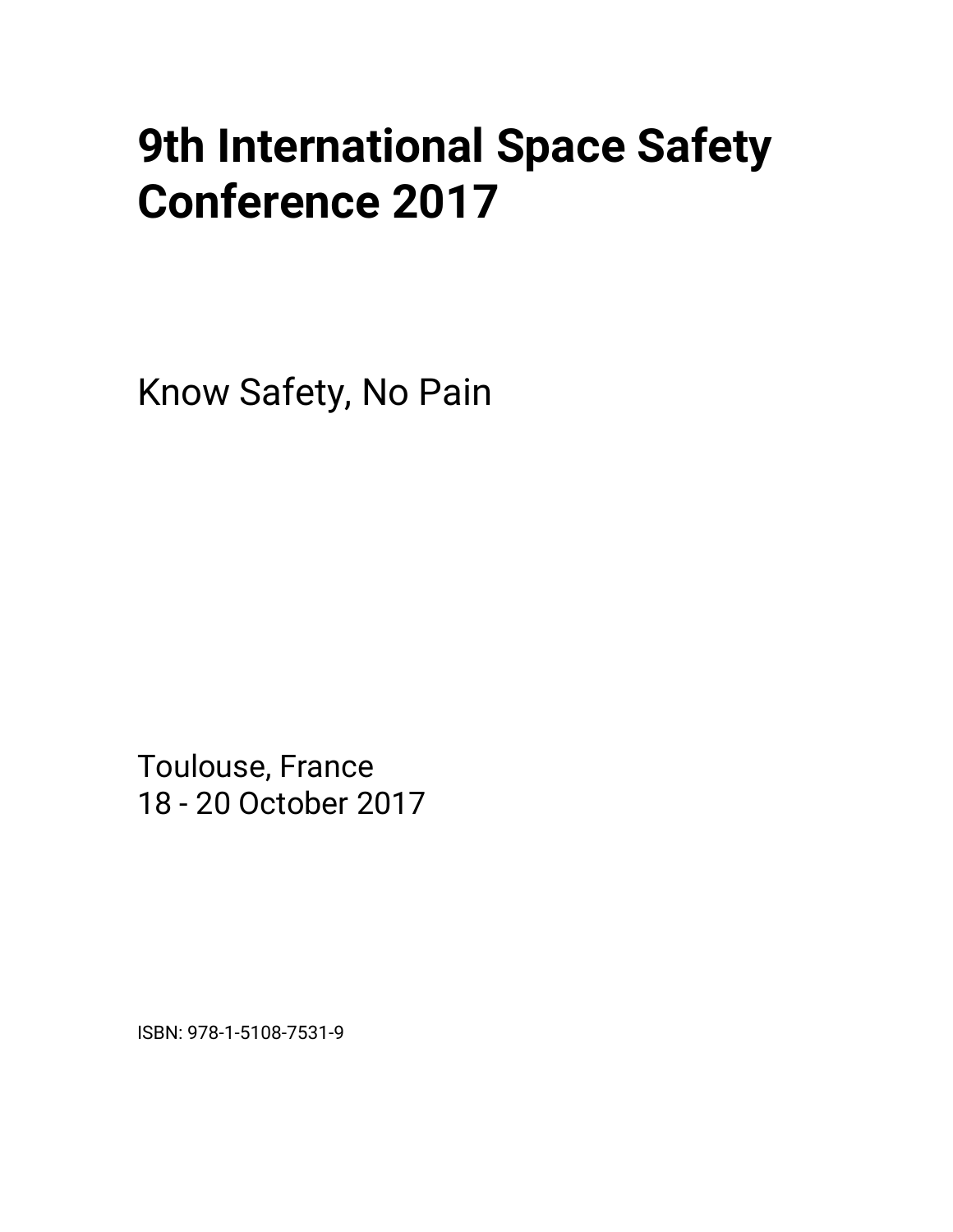**Printed from e-media with permission by:** 

Curran Associates, Inc. 57 Morehouse Lane Red Hook, NY 12571



**Some format issues inherent in the e-media version may also appear in this print version.** 

Copyright© (2017) by International Association for the Advancement of Space Safety (IAASS) All rights reserved.

Printed by Curran Associates, Inc. (2019)

For permission requests, please contact International Association for the Advancement of Space Safety (IAASS) at the address below.

International Association for the Advancement of Space Safety (IAASS) Kapteynstraat 1 2201BB Noordwijk The Netherlands

Phone: +31(0)712020023

spacesafety@iaass.org

## **Additional copies of this publication are available from:**

Curran Associates, Inc. 57 Morehouse Lane Red Hook, NY 12571 USA Phone: 845-758-0400 Fax: 845-758-2633 Email: curran@proceedings.com Web: www.proceedings.com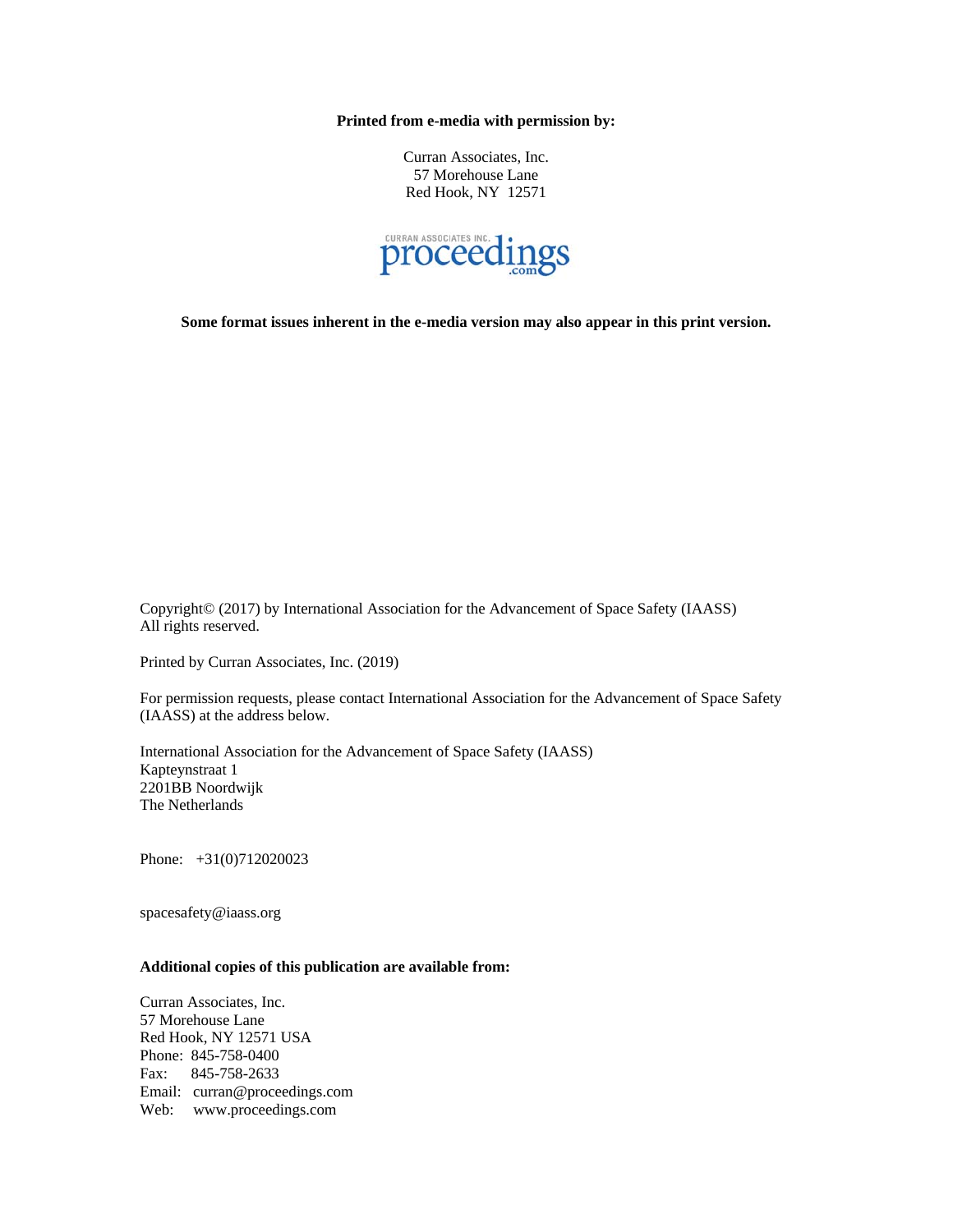# *Table of Contents*

| Oblate-Earth Effects on the Calculation of Ec During<br>John B. Bacon, Mark Matney                                                                                                                                          |  |  |
|-----------------------------------------------------------------------------------------------------------------------------------------------------------------------------------------------------------------------------|--|--|
| Improving Estimation of Ground Casualty Risk from<br>Chris L. Ostrom                                                                                                                                                        |  |  |
| Oxidation Laws and Emissivity Data at High Temperature<br>for Implementation in DEBRISK Code  31<br>L. Barka, M. Balat-Pichelin, E. Bêche, J-L. Sans, J. Annaloro,<br>P. Omalv                                              |  |  |
| <b>Session 02: Human Performance for Safety &amp;</b>                                                                                                                                                                       |  |  |
| Strategic Employee Development in the Government<br>Johnny Nguyen, Nathalie Guevara, Rebecca Barnett, and<br>Barbara Thorpe                                                                                                 |  |  |
| Human Error Assessment and Reduction Technique<br>(HEART) and Human Factors Analysis and Classification<br>Tiffaney Miller Alexander                                                                                        |  |  |
| Session 03: Commercial Spaceflight - I 54                                                                                                                                                                                   |  |  |
| Evaluating and Communicating Acceptable Levels<br>Chris Beauregard                                                                                                                                                          |  |  |
| Solar Energy and Electric Propulsion for Better Safety<br>Design and Operation of Near Space and Suborbital<br>Norul Ridzuan Zakaria, Muhammad Amin Zakaria, Md Sayuti<br>Ishak, Anass Hanafi, Ivan Cuzzi, Azahar Mat Hasan |  |  |
| Andy Quinn                                                                                                                                                                                                                  |  |  |

| Further Study of Space Debris Collision Warning                                                                                                                                                                                                                                     |
|-------------------------------------------------------------------------------------------------------------------------------------------------------------------------------------------------------------------------------------------------------------------------------------|
| Wang Rong-lan, Liu Wei, Yan Rui-dong, Liu Si-ging                                                                                                                                                                                                                                   |
| On the End-Of-Life Disposal of Spacecraft and Orbital<br>Stages Operating in Inclined Geosynchronous Orbits87<br>Luciano Anselmo, Carmen Pardini                                                                                                                                    |
| Mitigation Measures for Orbital Debris:<br>S. Heinrich, K. Mathis                                                                                                                                                                                                                   |
| Optimization Techniques for Feature Detection of<br>Helia Sharif, Christian Pfaab, Matthew Hoelzel                                                                                                                                                                                  |
| Session 06: Regulations & Standards - I 111                                                                                                                                                                                                                                         |
| Creation of Comprehensive Global Space Risk Scale<br>Joseph N. Pelton                                                                                                                                                                                                               |
| Third-Party Certification for Space Systems Safety<br>and Environmental Sustainability  118<br>Tommaso Sgobba, Isabelle Rongier                                                                                                                                                     |
| Commonality between Chicago Convention and Outer<br>Space Treaty: Merging Air and Space Traffic Management<br>Sanat Kaul                                                                                                                                                            |
| Andrew Kuh, Pete Lindsay, Amy Taylor Saunders                                                                                                                                                                                                                                       |
|                                                                                                                                                                                                                                                                                     |
| Safety Verification of Solar Array Drive Assembly<br>Strength Based on the Mission Profile 136<br>Zhu Xinggao, Ren Liming, Chen Fengxi                                                                                                                                              |
| Lessons Learned from NASA Space Launch System (SLS)<br>Exploration Mission 1 (EM-1) Payload Safety Review<br>Panel (PSRP) for Secondary Payloads 143<br>Takashi Goto, Masami Miki, Masako Kikuchi, Koji Oga,<br>Manami Nogami, Toshinori Ikenaga, Ryu Funase,<br>Tatsuaki Hashimoto |

International Association for the Advancement of Space Safety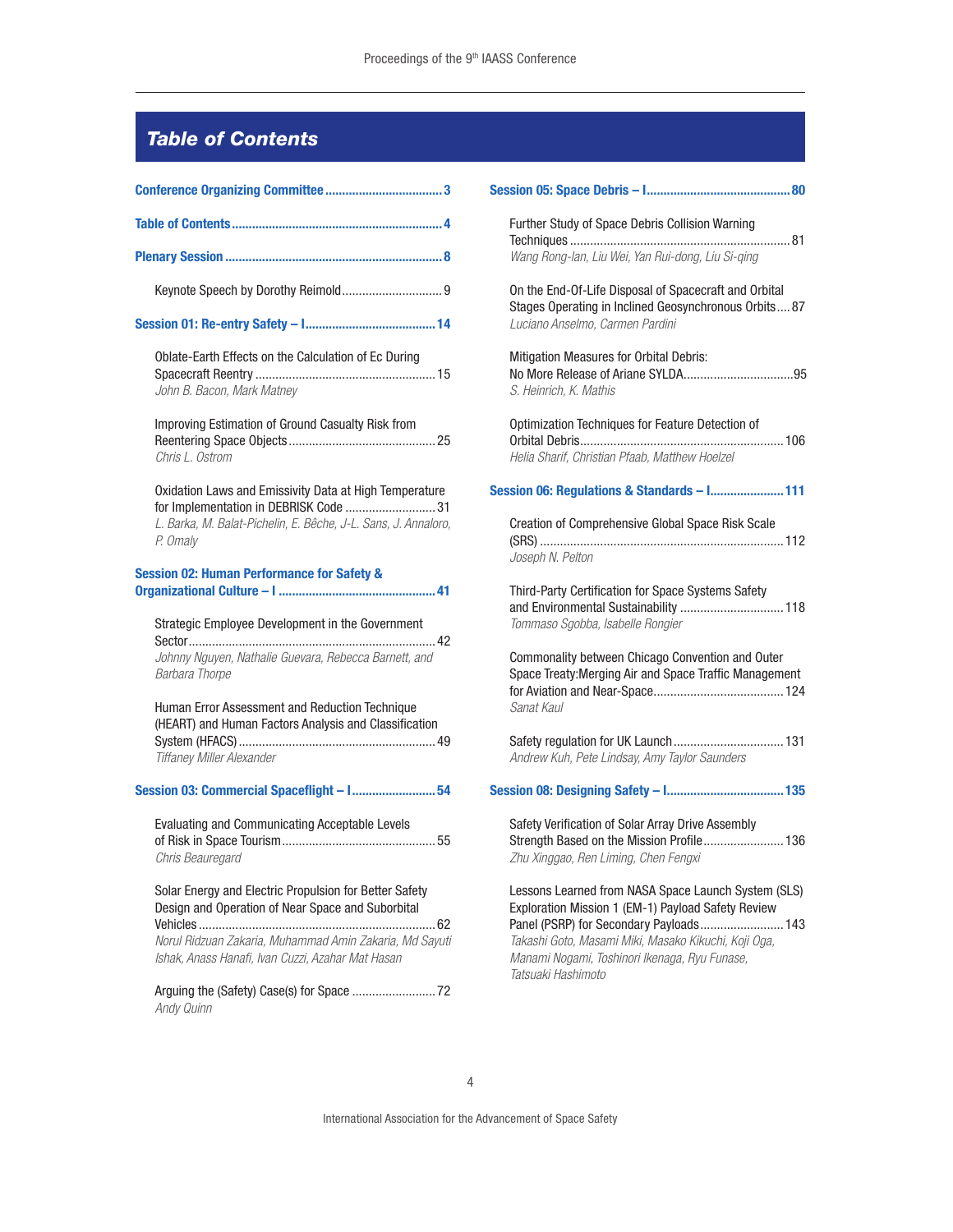| APQP+ Methodology for Dependability & Safety Activities |  |
|---------------------------------------------------------|--|
| in Development and Production of the New European       |  |
|                                                         |  |
| Isabelle Guerinel                                       |  |

#### Session 09: Probabilistic Risk Assessment..................155

Uncertainty Estimation Cheat Sheet for Probabilistic Risk Assessment....................................156 *Paul Britton, Mohammad Al Hassan, Robert Ring*

Probabilistic Risk Assessment Model Development & Applications to Operational Decision Making in HTV...163 *Hiraku Kudo, Toru Yoshihara, Tatsuya Shirai, Masami Miki, Satomi Takada, Takashi Goto, Koji Oga*

A Real-Time Launching Calibration System Hardware Design, and Failure Analysis Approach for the Real-Time Mexican Satellite Space Launch Center Using FTA and MARKOV Chains.........................................................169 *Omar Ariosto Niño Prieto, Francisco Ruiz Ciriaco, Vicente Guevara Ayala, Cuahutémoc Covarrubias Carranza, José Luis Sampayo García*

## Session 10: Launch Safety – I.......................................179

| New Consensus Standards for Ship Safety Design |  |
|------------------------------------------------|--|
|                                                |  |
| Paul D. Wilde, Erik F. Larson                  |  |

Hazard Areas by an Explosion of a Liquid Launch Vehicle on the Launch Pad .....................................................193 *Hyungseok Sim, Kyusung Choi, Sangyeon Cho*

| The Adequate Balance between Automation and Human |  |
|---------------------------------------------------|--|
|                                                   |  |
| Gérald Grucker                                    |  |

#### Session 11: Space Traffic Control – I............................205

Integrating Foresight Activities into Space Situational Awareness Capability Development and Operations: Approaches from High Reliability Organisations .........206 *Regina Peldszus*

The Network of Passive Correlation Ranging for Geostationary Satellites .............................................213 *Felix Bushuev, Mykola Kaliuzhnyi, Oleksandr Shulga, Leonid Shakun, Vladislavs Bezrukovs, Oleksandr Reznichenko, Sergiy Moskalenko, Yevgen Malynovskyi*

Session 13: Re-entry Safety – II....................................220

Casualty Risk Reduction by Semi-Controlled Re-entry..221 *T. Lips, P. Kärräng*

| Assisted Natural Reentry with Low Thrust Propulsion. 227<br>Elisabet Cid Borobia, Claire Frémeaux, Kristen Lagadec                                                           |  |
|------------------------------------------------------------------------------------------------------------------------------------------------------------------------------|--|
| JELECTRA: New Features of the CNES Launch and<br>J.F. Goester, A. Bellucci                                                                                                   |  |
| International Space Station Aerothermal Break-up<br>Patrik Kärräng, Bent Fritsche, Fabian Zander, Stefan Löhle,<br>Tobias Lips, Holger Krag                                  |  |
| Session 14: Space Traffic Control - II 256                                                                                                                                   |  |
| Towards a European Space Traffic Management<br>R. Tüllmann, C. Arbinger, S. Baskcomb, J. Berdermann,<br>H. Fiedler, E. Klock, T. Schildknecht                                |  |
| Evolving Space Situational Awareness  264<br>Ruth E. Stilwell                                                                                                                |  |
| Frank Morlang                                                                                                                                                                |  |
| The Impact of Security and Defence Policies on the<br>Establishment of a Space Traffic Management Regime 273<br>Ntorina Antoni, Angeliki Papadimitriou, Christina Giannopapa |  |
| Session 15: Commercial Spaceflight - II 284                                                                                                                                  |  |
| Autonomous Navigation Using Gravity Gradient<br>Rachit Bhatia, David K. Geller                                                                                               |  |
| Challenges of Determining "Safe Enough" in Human<br>Robert P. Ocampo, David M. Klaus                                                                                         |  |
|                                                                                                                                                                              |  |
| Rafael's Test Range Safety Analysis Tool 300<br>Ronen Ingbir, Nave Ben-Yakov, Dima Kanevsky, Meir Cohen,<br>Shay Acco, Yeshayahu Atzmon                                      |  |

### Design-to-Safety: Analysis of the Explosion and Fragmentation Influence on Inert Debris Impact Footprints and Mitigation Solutions for Innovative Launcher

Concepts ...................................................................305 *A. Martinez Torio, D. Delorme, L. Rozenberg, V. Guenard, F. Bignalet-Cazalet*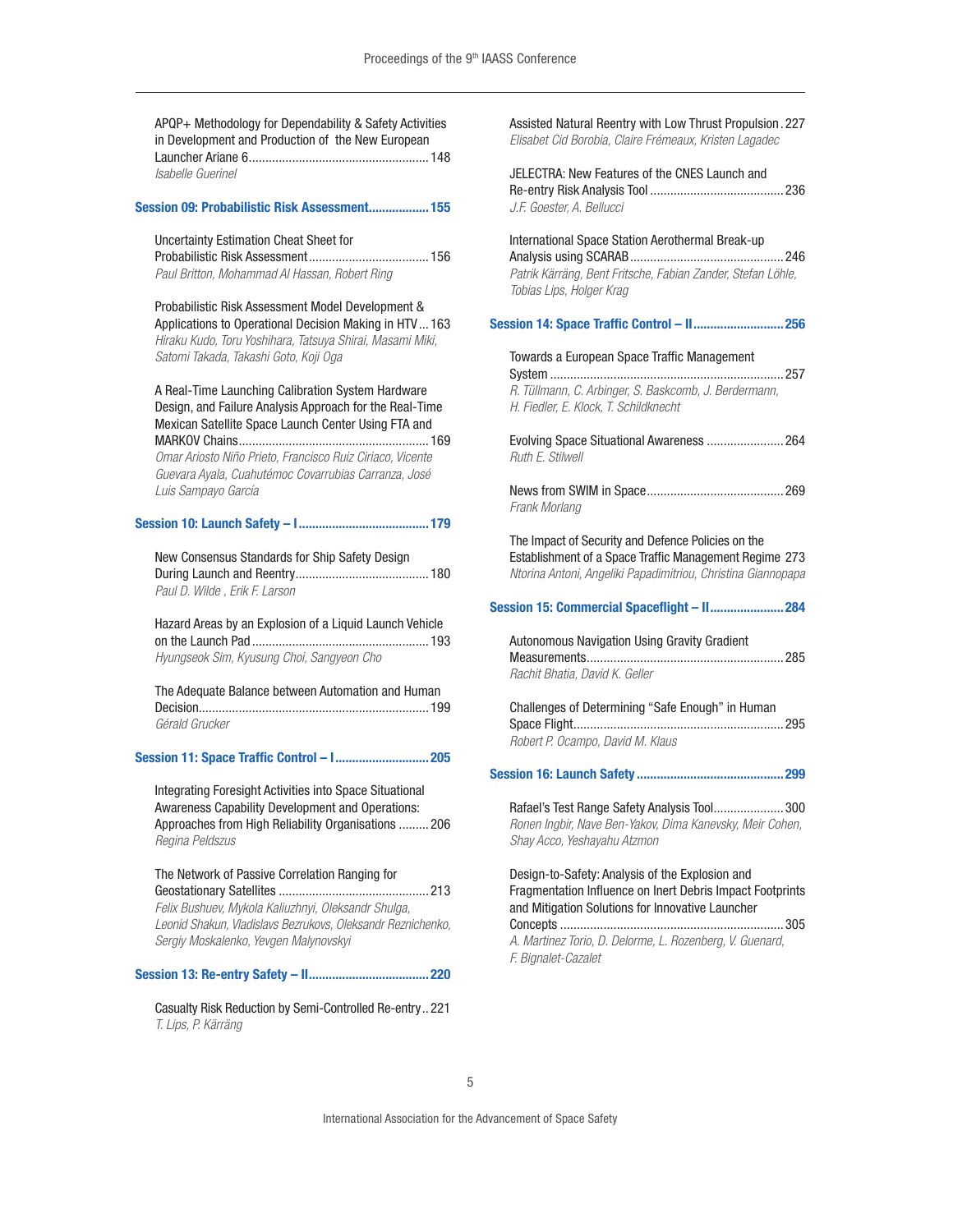| Field Programmable Gate Array Failure Rate Estimation<br>Guidelines for Launch Vehicle Fault Tree Models315<br>Mohammad Al Hassan, Paul Britton, Glen Spencer Hatfield,<br>Steven D. Novack                                                                                                         |
|-----------------------------------------------------------------------------------------------------------------------------------------------------------------------------------------------------------------------------------------------------------------------------------------------------|
| Session 18: Regulations & Standards - II  319                                                                                                                                                                                                                                                       |
| Space Safety and Global Space Governance 320<br>Ram S. Jakhu, Joseph N. Pelton                                                                                                                                                                                                                      |
| A Model for Setting a Regulatory Framework for the<br>Development of Sub-orbital Operations in Italy 326<br>Giovanni Di Antonio, Marco Sandrucci, Alessandro Cardi,<br>Francesco Santoro, Alberto Del Bianco, Cristoforo Romanelli                                                                  |
|                                                                                                                                                                                                                                                                                                     |
| Economic Fundamentals of Mitigating Orbital Debris337<br>Martin K. Zhu                                                                                                                                                                                                                              |
| Upper Stage Passivation as a Means of Preventing<br>Roman Mykhalchyshyn                                                                                                                                                                                                                             |
| Evaluating Micrometeoroid and Orbital Debris Risk<br>Assessments Using Anomaly Data 350<br>Michael Squire                                                                                                                                                                                           |
| Feasibility Study of the Modelling of Hypervelocity<br>Impacts in Ultra High Molecular Weight Polyethylene<br>Composites Using an SPH Discretisation Method  357<br>Bob Verheijen, Derek I. Gransden, Otto K. Bergsma,<br>Ulrich Heisserer, Harm van der Werff, Torsten R. Lässig,<br>Werner Riedel |
|                                                                                                                                                                                                                                                                                                     |
| Radiation Shielding for Long Duration Manned Space<br>W. J. Burger, F. Ambroglini, R. Battiston, V. Calvelli,<br>R. Musenich, R.B. Meinke, M. Giraudo                                                                                                                                               |
| Florian Bittner                                                                                                                                                                                                                                                                                     |
| Design for Minimum Risk Approach for Ariane 6 383<br>Thierry Garnier                                                                                                                                                                                                                                |
| Session 23: Space Traffic Control  386                                                                                                                                                                                                                                                              |
| Effect of Large Constellations on Lifetime of Satellites<br>William Ailor, Glenn Peterson, James Womack,<br>Megan Youngs                                                                                                                                                                            |

| ELROI: A License Plate for Your Satellite to Make Space<br>David M. Palmer, Rebecca M. Holmes                                                                                                                              |
|----------------------------------------------------------------------------------------------------------------------------------------------------------------------------------------------------------------------------|
| Landing Site Reachability Analysis for LEO Missions<br>Using Lifting Body Reentry Vehicles 404<br>A. Gonzalez-Puerta, E. Mooij                                                                                             |
| William Ailor                                                                                                                                                                                                              |
|                                                                                                                                                                                                                            |
| A First Step Toward Fragmentation Process Assessment of<br>Re-Entering Spacecraft: Mechanical Stress Analysis with<br>the Spacecraft Oriented Simulation Tool PAMPERO 420<br>G. Prigent, J. Carro, B. Crusson, L. Stainier |
| Extrapolation of Population Grids for Risk Analysis  427<br>A. Bellucci, N. Tholey, Mathias Studer, J.F. Goester,<br>N. Fuentes                                                                                            |
| Risk Analysis Between Aircraft and Space Debris During<br>A. Bellucci, N. Fuentes, A. Guerra-Algaba,<br>M. Cointe-Fourrier, J.F. Goester                                                                                   |
| Benchmark of JAXA and CNES Re-Entry Safety Analysis<br>Tools for Accurate Heat-Flux Prediction 439<br>Keiichiro Fujimoto, Hideyo Negishi, Saito Yasuhiro,<br>Martin Spel, Guillaume Prigent                                |
|                                                                                                                                                                                                                            |
| Derivation of the French Space Operation Act<br>Requirements in the Specifications of the Future<br>N. Dias                                                                                                                |
| Risk Management for Dynamic Radioisotope Power<br>Systems<br>Christopher S. R. Matthes, David F. Woerner,<br>Terry J. Hendricks                                                                                            |
| Joao Lousada                                                                                                                                                                                                               |
| Bettina L. Beard                                                                                                                                                                                                           |
|                                                                                                                                                                                                                            |
| Simulated Response to Fictitious Asteroid Threat  482<br>Nahum Melamed                                                                                                                                                     |

International Association for the Advancement of Space Safety